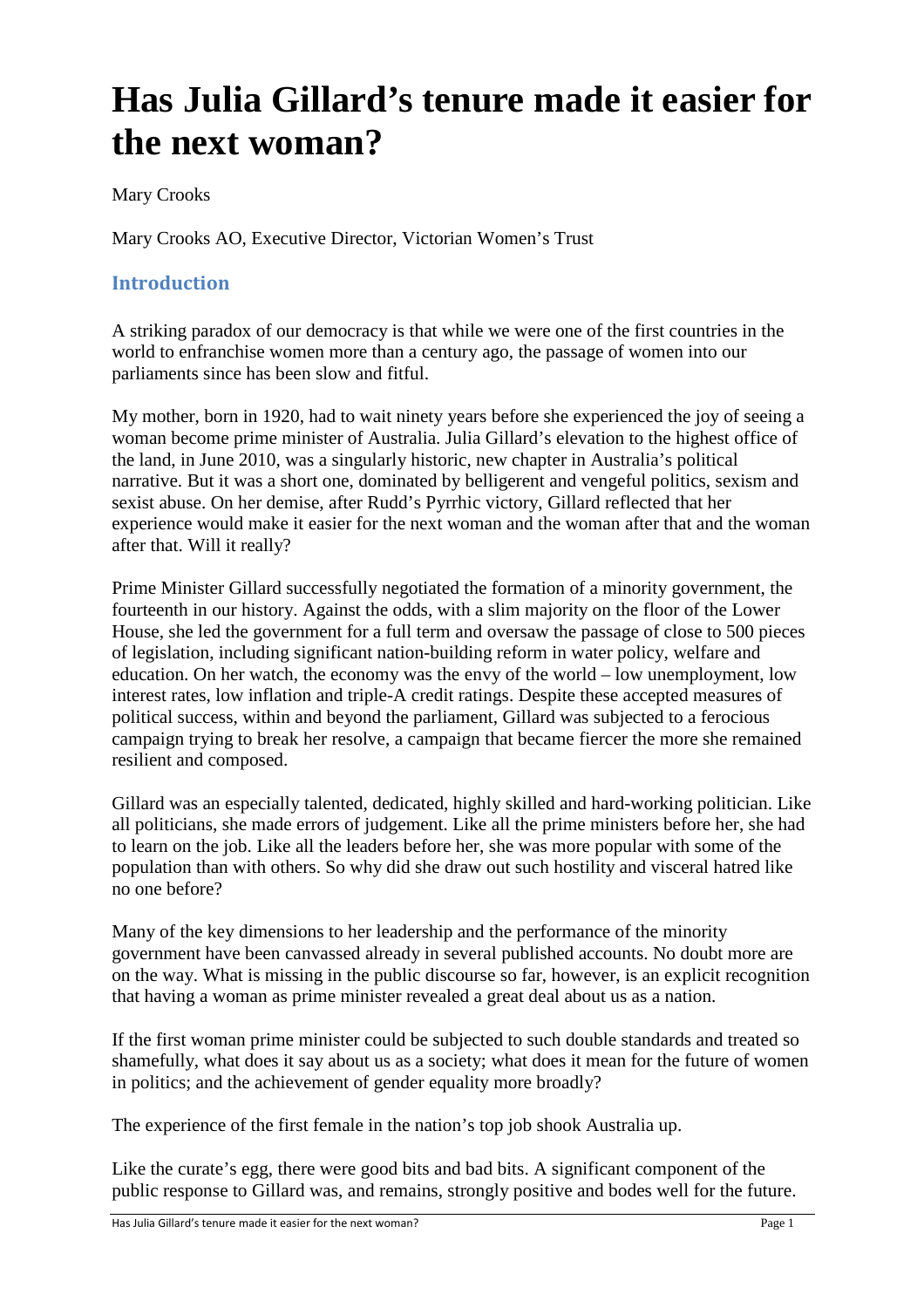Another component, however, brought to the surface deep seams of sexism and sexist abuse, which became part of the political weaponry.

This ugly cultural reality will need to be countered and changed if Gillard's hopeful legacy – that she has made it easier for the next woman – is indeed realised.

Gillard's term in office was followed by an Abbott cabinet of eighteen men and one woman, the lowest female representation since 2001. Further exclusion of women has occurred as the raft of significant public appointments made since have almost solely comprised older, white, conservative men with business or law backgrounds.1 This swift reversion to a traditional male-dominated political regime suggests the story-book on women in politics has been snapped firmly shut and may well be for some time to come. But has it? Is it possible for Australian women in political life to hold high office without being greeted with vicious sexism and misogynistic pushback?

## **A breakthrough moment in our history**

In 1903, a Victorian woman, Vida Goldstein, became the first female in the British Empire to stand for parliament. A World War passed, followed by the Great Depression and still no women were elected to the national parliament. It was not for want of trying. Finally, midway during the Second World War, Enid Lyons entered the House of Representatives and Dorothy Tangney took a seat in the Senate.

By now, Australian women were achieving higher levels of secondary and tertiary education, joining the paid workforce and entering professions in significant numbers. They were also breaking new ground in many areas and endeavours – in science, medicine, law and business – but this was not translating to anywhere near the same degree into significantly increased numbers of women in our body politic. The progression continued at glacial speed.

From the time Enid Lyons took her place in federal parliament in 1943, two more decades elapsed before a woman would hold a federal portfolio (Annabelle Rankin, Housing, 1966) and a further two decades for a woman to hold the senior parliamentary office of Speaker (Joan Child, 1986) or lead a political party (Janine Haines, Australian Democrats, 1986).2

It took more than a century for a woman to become an Australian prime minister. No wonder so many people, especially women, saw Julia Gillard's ascension to prime ministerial office as the historic breakthrough of their time.

## **An unbroken line of men doing politics**

Over this long, long period, Australia's political leadership has been almost completely the preserve of men. From 1901 until 2008, all twenty-six prime ministers, all thirty-eight opposition leaders and all twenty-four governors-general have been men. Maleness (as well as being white) has been the deeply entrenched norm, the 'natural' order of things.

Men have been doing all the governing. Generation after generation have unconsciously absorbed male voices, male suits, male views and male appearances. We have come to associate authority with maleness – army generals, naval commanders, business leaders, bishops, rabbis, football coaches and prime ministers. Subconsciously we have defined commanding leadership by the performance of men.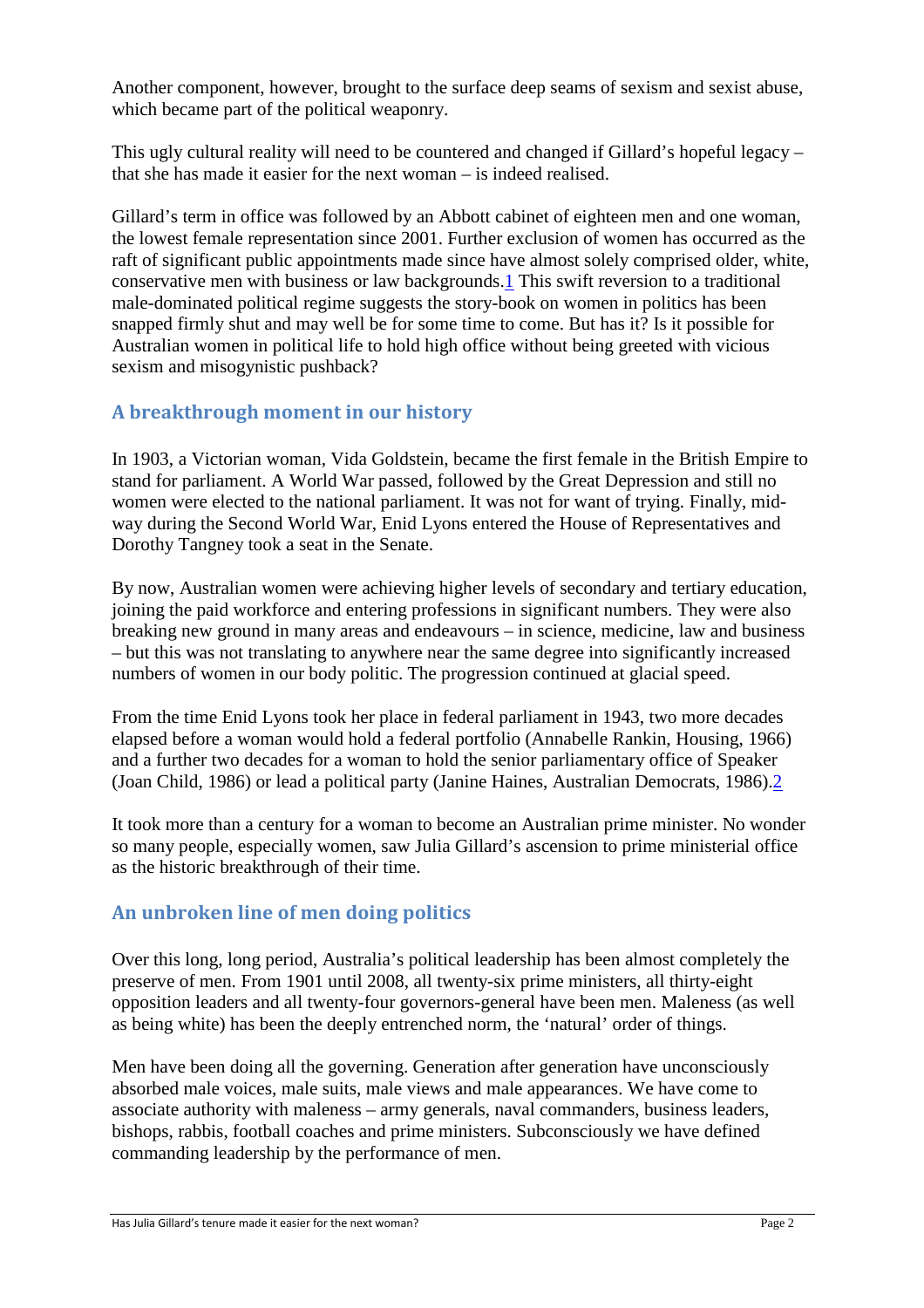This has been the case with our politics. We are steeped in, and utterly familiar with, the hurly burly of political life as played out by men. We watch the manoeuvrings and take as 'normal' the adversarial culture of our parliaments. Ambition and combative temperaments are 'normal'. We shrug at their foibles, their womanising, the 'colourful' characters, the appearance at a strip club and other larrikin ways.

When Gillard became prime minister in June 2010, generations of Australian voters, male and female, had simply never heard a female voice in the top job, never seen an Australian woman head of government striding to the podium to hold a press conference, never seen a female head of state address the US Congress and greet an American president.3 We were not used to seeing a female prime minister walking through a shopping mall or photographed in a hard hat and fluoro vest. We were strikingly unfamiliar with the notion of a woman taking the party leadership away from a man.

That men wield the political power has been our constant reality – throughout our lives and the lives of many generations before. It is unremarkable in the true sense of the word. Only when the unbroken line is broken does it become remarkable.

The day that Julia Gillard took her place at the head of the political table marked the start of a concerted overt and covert push back from those who could not cope with the idea and the reality of a woman in other than a subordinate or domestic role. This push back was not confined to the conservative side of politics either. Women might be allowed to serve, but they could not control.4

For the future's sake, we need to try and make sense of the hostility that swirled around Gillard and try for an honest, if uncomfortable assessment of the role that gender played in judging her and in determining her political fate.

We also need to do this largely by drawing on our own wits. One of the striking features of the Gillard period was the incapacity of the mainstream media to analyse with any sophistication the role gender was playing in political life at the time. As a poor substitute, the gender debate was trivialised and dismissed as non-existent. Gillard was accused of 'whining' and 'playing the gender card'. Some seasoned members of the press gallery, male and female, used gender as a weapon of belittlement and criticism.

## **Double standards come into play**

'Whatever a woman does or is, she is criticised. The most innocuous qualities could be twisted to show her in a bad light…if she is vivacious and enjoys social life she is a 'flirt' or a 'gadabout'; if she is quiet and of a more serious turn of mind she is 'withdrawn' or 'stupid'. Through such sneers in conversation, writings, jokes and cartoons, contempt for women was handed down from one generation to the next... it was time... for some systemic analysis of this constant crusade of the newspapers here in Sydney and all over the civilised world…habitual belittlement leads women to mistrust themselves and silently tolerate jests against womankind.' 5

This acute observation about the double standards applying to women was made in 1891 by Louisa Lawson, newspaper proprietor, suffrage campaigner (and mother of Henry Lawson). She would have been anguished if she could foresee these same double standards being applied to the first female prime minister over a century later.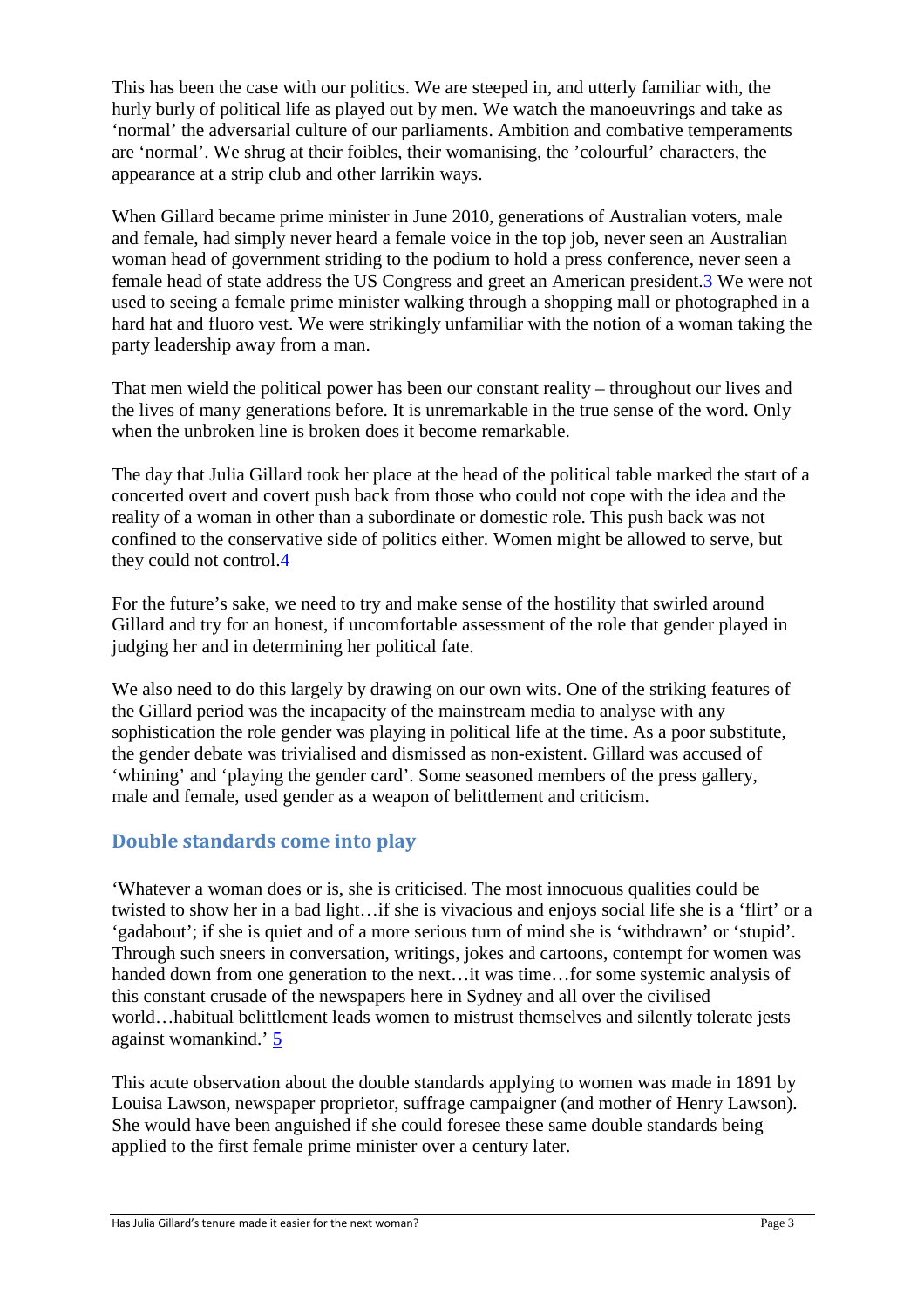A double standard is a set of principles that allows greater freedom to one person or a group than to another.6 For women, as Bette Davis reminds us, there is an unwritten code of sexual behaviour that permits men more freedom than women: 'When a man gives his opinions, he's a man. When a woman gives her opinions, she's a bitch'.7

Double standards applied to Gillard on a number of levels, from personal appearance to questions of political character, authority and leadership. Moreover, they were applied to Gillard by women as well as men.

They appeared soon after she became Prime Minister only to disappear once she left the office. With men now back in their 'rightful place' as political heads of the Government and Opposition, gender is now irrelevant in assessing political performance.

#### **Double standard No.1: unwed and 'deliberately barren'**

Gillard's personal appearance and life choices were scrutinised in ways not deemed relevant to male leaders. As an unwed, single woman, Gillard the career politician defied traditional views of womanhood which was unsettling for many.

In July 2012, immediately after Julia Gillard became Labor Leader and Prime Minister and under the banner headline of 'An unmarried PM's not ideal', The Daily Telegraph reported on its Perfect PM online poll of more than 12,700 voters which asked whether it mattered whether a prime minister was single.8

Would the Daily Telegraph conduct a poll with the question of whether it mattered if a male prime minister was married? Years earlier, Senator Bill Heffernan jumped the gun by declaring Gillard unfit to govern: 'Anyone who chooses to remain deliberately barren….they've got no idea of what life's about'.9

Prime Minister Abbott is the more reassuring figure, married and a father with three daughters, a theme reinforced during the 2013 election campaign with the many public appearances of his wife and daughters. Gillard lived in the Lodge with a de facto partner and endured constant speculation about the relationship. Abbott lives in Canberra while his partner remains in Sydney. This is of no particular interest. Gillard was deemed by male journalists to have behaved 'coquettishly' and 'flirtatiously' with Barack Obama.10 Have we read recently about Abbott being boyishly infatuated with the US President Obama or Stephen Harper, the Prime Minister of Canada?

#### **Double standard No.2: appearances count**

Janet Albrechtsen, commentator with The Australian, criticised Gillard for 'showing a bare home and an empty kitchen as badges of honour and commitment to her career' and for not knowing how to meet 'the needs of a husband or partner'.11 Does she now dare to suggest that Abbott, a male career politician for twenty years and away from home for months every year, doesn't know how to meet the needs of his wife or children?

Gillard's appearance was constantly remarked upon in sniping tones. Her suits were illfitting. Sydney racehorse identity, Gai Waterhouse, said Gillard needed a makeover.12 Feminist Germaine Greer told an ABC national television audience that Gillard 'had a big arse',13 which titillated the host and fellow panellists and provided the public at large with further sexist licence. Reference to Abbott's daily preference for blue ties is tame by comparison.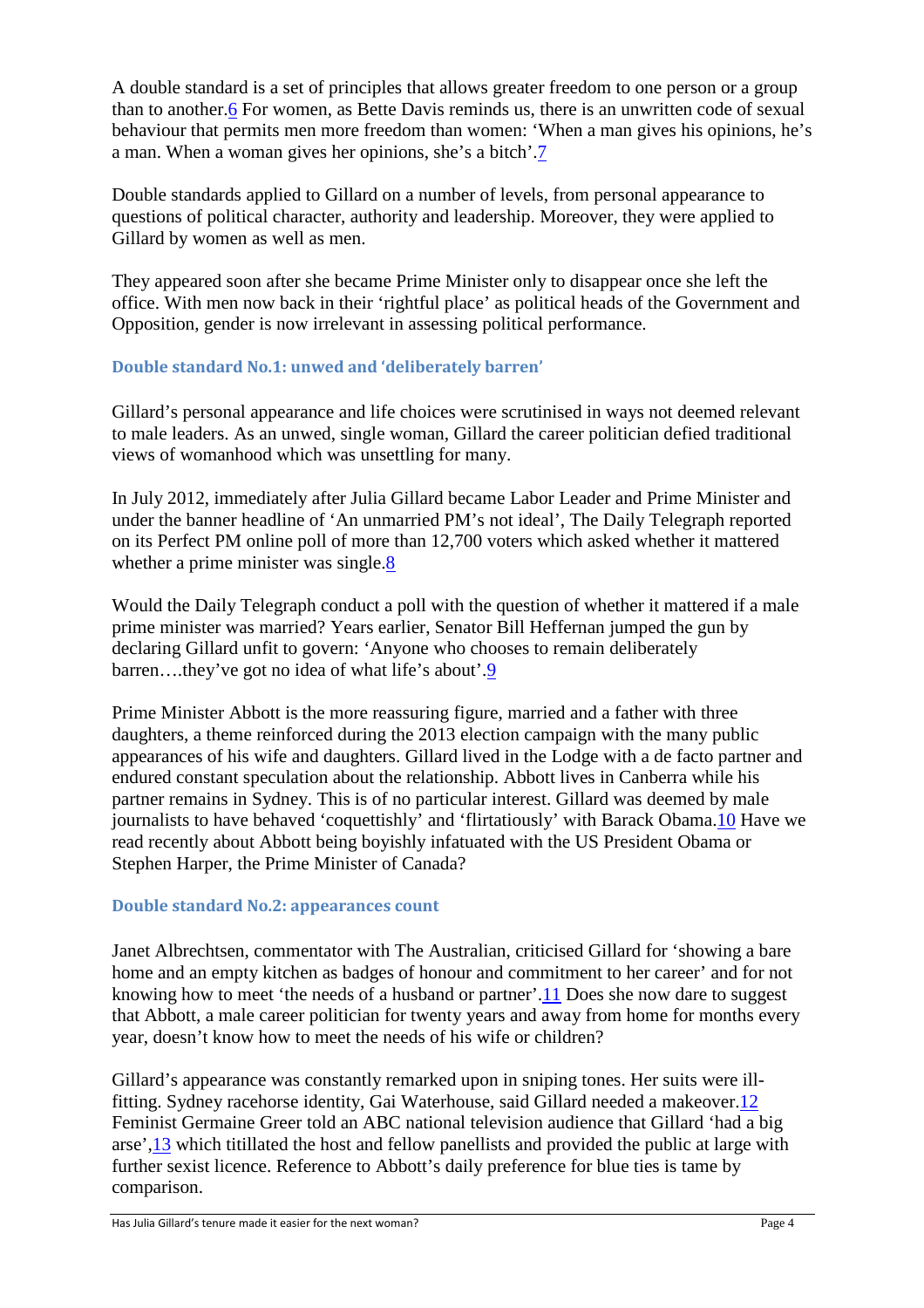People were quick to identify when Gillard's hair colour and style chopped and changed. Abbott's receding hairline passes without comment. Gillard started wearing glasses, for 'marketing effect', while Abbott's, it goes without saying, are used for reading. Gillard's ear lobes were big. Abbott's pass unnoticed. Gillard's speech was wooden. Abbott's growling, repetitious 'sound bite' delivery warrants no comment.

#### **Double standard.No.3: men do leadership and authority thank you**

Double standards permeated media commentary about Gillard's leadership, legitimacy and authority. Cheryl Kernot pinpointed this early in the piece:

Certainly the manner in which she came in has caused her difficulties, people don't expect women to do those things, which is kind of bizarre when you think about it, because Paul Keating knifed Bob Hawke, Bob Hawke knifed Bill Hayden, it's kind of the way of Australian politics. It's on both sides…but women for some reason when they do it, cop an enormous level of abuse, and I know this personally. If Bill Shorten had moved Kevin Rudd on we wouldn't be talking about it the way we are today.'14

Previously Gillard was portrayed as a loyal deputy to Rudd. But this changed swiftly to perceived disloyalty and deceit when she took over the job from the male prime minister, despite unambiguous evidence of his unfitness to govern. Relentlessly, media commentary reminded the public at large that Gillard, in true Lady Macbeth style, was an 'assassin' who heinously removed a Prime Minister. There were no reminders from seasoned political commentators with research files and long memories that previously three Australian male prime ministers had been removed while in office by other men.

Her 'seizing' of power by the 'knifing' of Rudd was played out ad nauseum for the following three years. By contrast, decades of corrosive and bitter leadership tussles between men were conveniently airbrushed. With these previous former contests, everything settled down with the new leader allowed to get on with the job within days.

To allege that a political leader lacks authority is a potent and damaging claim. In February 2012, Gillard won one of the most decisive ballots in 50 years, beating Rudd 71–31, yet she was said to lack authority. Abbott won the leadership of his party by one vote (presumably his) but this slimmest of margins was not interpreted as a dent in his authority.

Prime Minister Gillard drove complex negotiations during three years of minority government but was still described as lacking authority. Prime Minister Abbott has been forced to modify, and then shelve, his controversial parental leave scheme. This inability to carry one of his signature policies is not judged as a lack of authority within his party or more broadly.

Gillard was relentlessly portrayed as a deceitful breaker of promises. Her introduction of the carbon-pricing scheme was depicted as the greatest breach of trust ever to be perpetrated on the Australian people. Yet, the political record is full of examples of male leaders breaking pledges, modifying their positions quite legitimately after the fact or adopting different policy responses when responding to changed circumstances.15

Menzies lied to the Australian people about Australia's involvement in the Vietnam War; Hawke pledged there would be no Australian children living in poverty; Keating reneged on the promise of tax cuts; John Howard reneged on his pledge not to introduce tax increases; Howard introduced to the political lexicon the concept of 'core' and 'non-core' political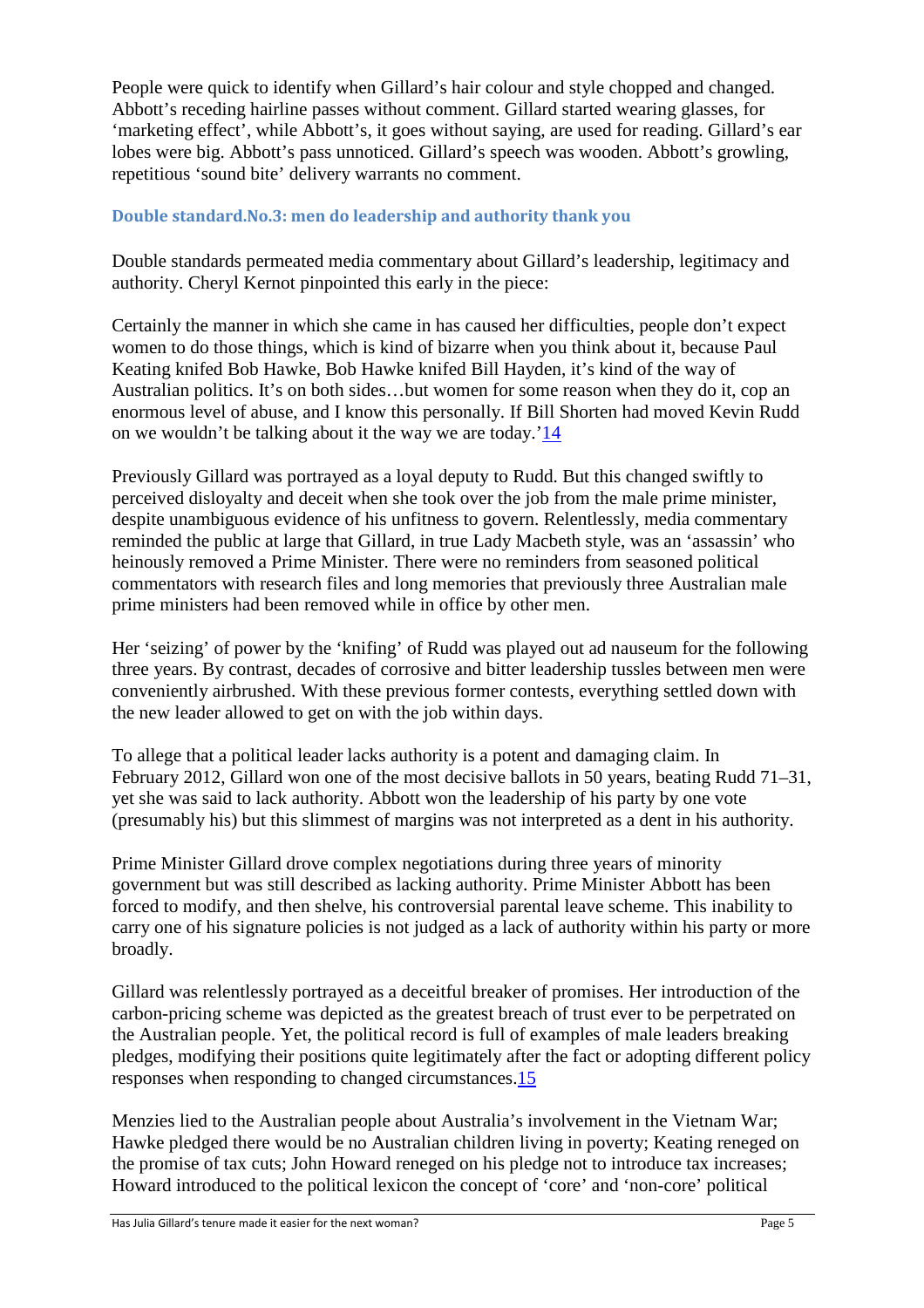promises; Rudd shelved his carbon pollution reduction scheme despite branding climate change 'the greatest moral challenge of our time'; and Abbott has broken numerous pledges within his first year as prime minister.16

#### **Double standard No.4: say what you like about a woman**

Double standards were evident in the use of abusive and violent language. Before Gillard became prime minister, our political discourse had developed a nasty or toxic edge, with declining respect and civility in language and behaviour. This extends beyond parliamentary chambers. Patrick Baume, group communications manager for Media Monitors, observed recently:

Talkback radio is becoming increasingly aggressive and politically polarised. My impression from five years of (listening to) talkback is there does seem to be more violent words being used… (The hosts) will say something like: 'We have to politically beat them up'. But it's not framed as actual violence. They will immediately say, 'Of course, I don't mean literally'.17

Former Democrat leader Cheryl Kernot admits her jaw dropped when she heard a man in the public gallery calling Gillard a 'lying scrag'.18 She wouldn't have been the only one. Women especially, winced when the head of one of Australia's biggest agricultural companies, David Farley, called the female prime minister a 'non-productive old cow'.19 Satirising John Howard's inept slow bowling action or television news footage of him jogging in a daggy green and yellow tracksuit is not in the same park as the menu at a Liberal Party dinner which featured a quail dish named after the female prime minster because it comprised 'small breasts, huge thighs, and a big red box'. Delahunty rightly notes that this 'lark' represented the public shredding of Gillard's dignity where she was denied the most intimate privacy.20

The abusive commentary referred to earlier by Baume ramped up after Gillard, became the first female prime minister. Sexist abuse, with a violence theme, emerged on a scale like never before.

High-profile men led this vitriolic attack. Commenting on Gillard's intention to introduce a carbon price, Alan Jones said the legislation would be her 'death warrant'. Jones suggested Gillard 'was off her tree and quite frankly they should shove her and Bob Brown in a chaff bag and take them as far out to sea as they can and tell them to swim home'.21 Acclaimed National Rugby League player, Robbie Farah, responded to a Triple M radio host, Mark Geyer who had asked what would people buy the PM for her birthday – 'A noose', he replied.22

Graeme Morris, prominent political lobbyist and former chief of staff to John Howard, appeared on a Sky News panel discussion in April 2012 and suggested that 'they ought to be kicking her (Gillard) to death'. This violent imagery gave way to more explicit gendered attack. Tony Abbott, Bronwyn Bishop and Sophie Mirabella stood in front of placards that said 'Ditch the Witch' while referring also to the prime minister as 'Juliar' and 'Bob Brown's Bitch'.

Sexist smear was taken to another level by former Fairfax and News Ltd cartoonist Larry Pickering. Bombarding the internet with puerile depictions of Gillard with a dildo, Pickering was also part of a hunting pack making wild and unsubstantiated allegations about Gillard's behaviour as a young lawyer and her connection to the Australian Workers' Union (AWU). He may well have been, in Gillard's own terms, a 'nut job' but his widely circulated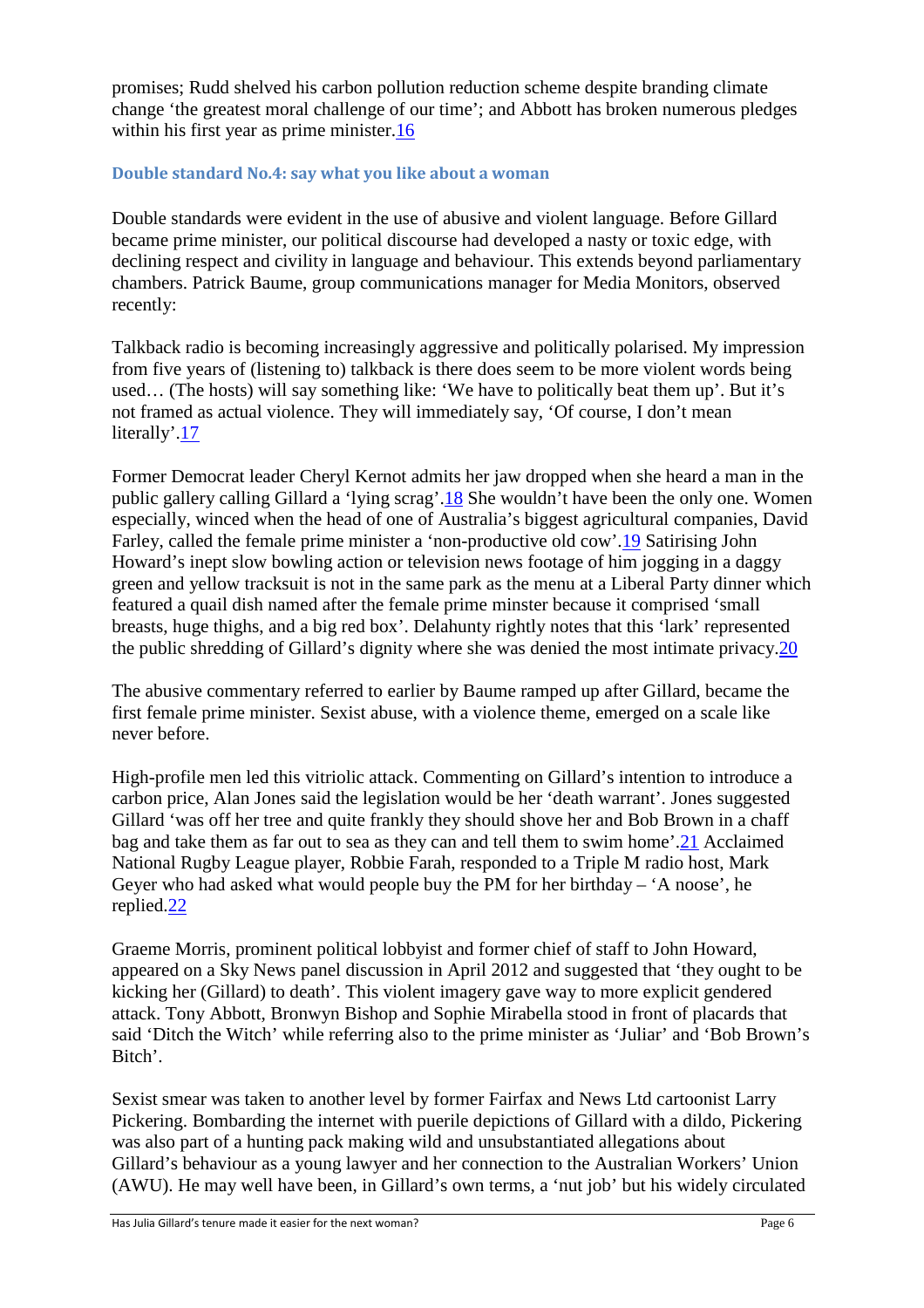cartoons and website 'homilies' pushed buttons of deep-seated prejudice and hostility towards women in power.

Pickering enjoyed the active support of high-profile men also bent on destroying Gillard. One of these, News Ltd columnist, Andrew Bolt, praised the cartoonist as having 'a courage that shames the many journalists who have run dead on this (AWU) scandal'.23 Michael Smith, 2UE radio presenter and another member of the hunting pack, wrote in one of his blogs in November 2012, that he held 'a special contempt in the whole of my being for Miss Gillard, the lying, thieving, conniving, home-wrecking common offender'.24

Many Australians saw right through these double standards and the vicious politics of personal destruction. No matter how hard the pack hunters tried, and despite the barrage of media critique posing as quality journalism, they understood the sexism for what it was and sensed the absolute unfairness of Gillard's treatment.

## **Tapping a deep vein of support**

When Julia Gillard became prime minister in June 2010, I shared with many people the excitement of finally seeing a woman in the nation's top job. What I did not expect to see, however, was how quickly things changed.

At first, I thought it might simply have been a reflection of the political frenzy caused by the formation of a minority government of Labor, the Greens and Independents which had after all, denied the political prize to a belligerent and aggressive political opposition leader, as well as deeply disappointing Abbott's cheer leaders across sections of business and media, especially News Ltd and opinionated radio presenters.

But it was much more than this. I began to watch more closely, reading the major print media, watching television news, listening to radio talk-back and checking in on many social media sites. A subtle, and not so subtle, hostility was threading its way through political commentary and public expression. The hostility was unmistakably gendered and directed squarely at Prime Minister Gillard.

In late 2011, I went to my Board of the Victorian Women's Trust with the question – were we as women prepared to stand by and watch this malevolent and sexist attack on a female prime minister without any contestation? The answer was a resounding 'no' and the Board provided the endorsement for me to research and write A Switch in Time: restoring respect to Australian politics which was published in September 2012.

The public response to this publication was extraordinary and illuminating. Apart from a small amount of predictably anonymous and hate-filled feedback, the overwhelming sentiment was positive and powerful. It seemed that a great many people had been watching too, noticing the same trends underway and recoiling with horror.

Nine months later, when a nervous and fractured caucus permitted Kevin Rudd to satisfy his personal revenge and replace Gillard, the Victorian Women's Trust, backed by a small number of female donors, took out on 5 July 2013, full-page advertisements in The Age, The Sydney Morning Herald, The Herald Sun and a half page advertisement in The Australian. It was entitled Credit Where Credit is Due.

The advertisement articulated a simple message. While we made it clear that we did not support some of her policies, including asylum seeker, reduced economic support for single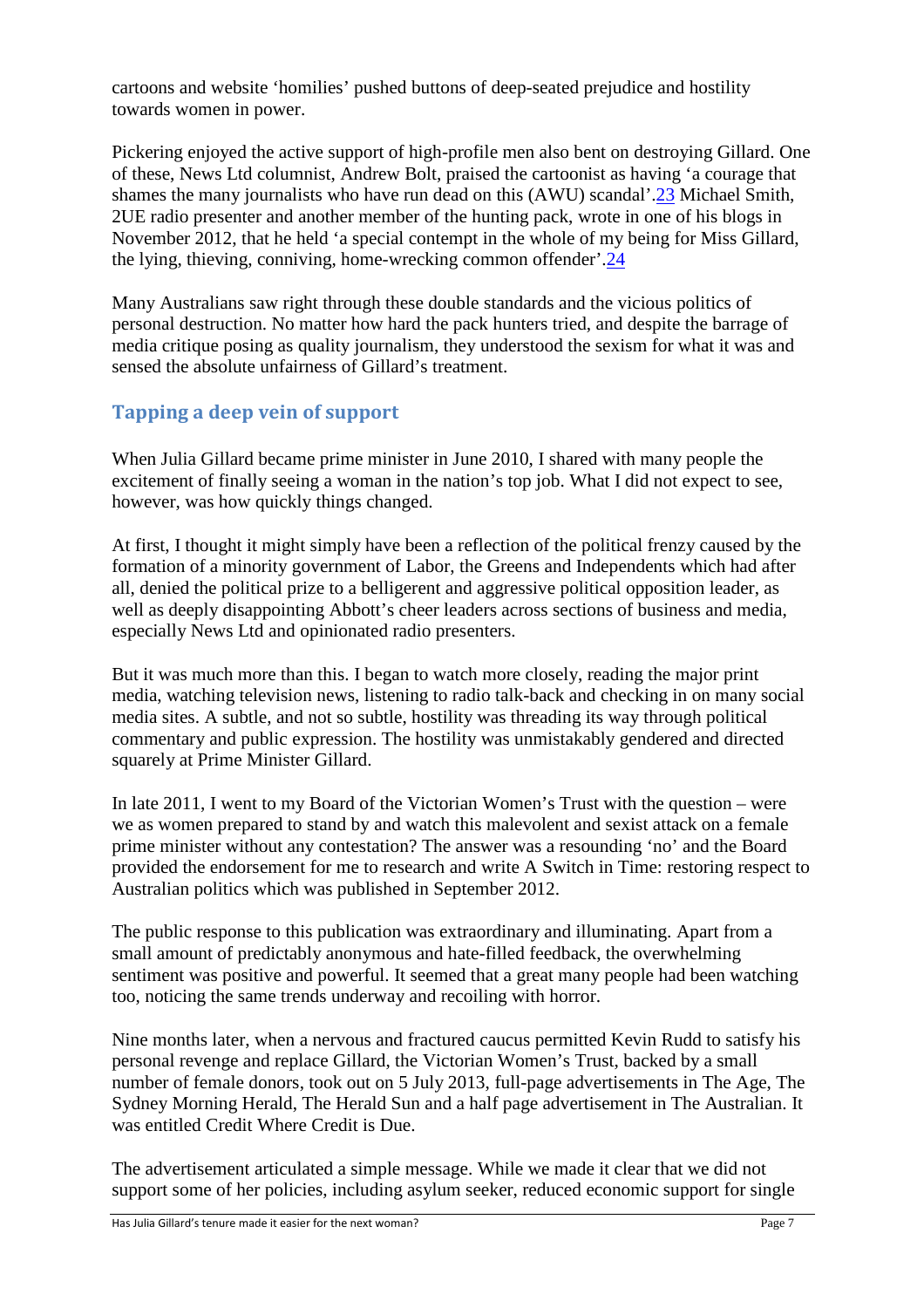mothers and same-sex marriage, we saluted former Prime Minister Gillard for getting on with the business of government for us, the people; for the skilful negotiation, resolve and the leadership to maintain the confidence of the Lower House; for steering the government through a full term; for enabling close to 500 pieces of legislation to be passed; for introducing significant and visionary reforms that will deliver great benefit to the Australian people in the time to come; and for remaining strong and poised when everything bar the kitchen sink was thrown at her.

We paid tribute to the male and female colleagues who had worked with her on the nations' behalf, respected her capacity and gave her the loyalty she deserved. We also paid tribute to retiring Independents Tony Windsor and Rob Oakeshott for their true independence, their courage and hard work in upholding democratic values; and for enduring with dignity, the threatening abuse aimed at them, their partners and staff.

The public response to our office was even greater than it had been with the publication of A Switch in Time. For days and weeks on end, we were privy to a huge outpouring of raw sentiment flowing in from all around the country – emails, letters, phone calls and cards. In gratitude, many sent unsolicited donations, which amounted to thousands of dollars. 'Thank you ladies' wrote Max, a ninety-year old war veteran, in a note accompanying his donation of \$200. These combined donations were enough to have the advertisement translated into Italian, Greek and Mandarin and published in four other papers – Il Globo, La Fiamma, Neos Kosmos and the Sing Tao Daily.

Sensing the need to provide a mechanism for people to acknowledge their respect for Gillard and her performance as prime minister, the Victorian Women's Trust organised a tribute event for her at the Melbourne Town Hall in November 2013. The 3000 seats sold out in four hours. In retrospect, we probably should have gone ahead and booked the relatively costlier and vastly bigger Myer Music Bowl.

The significance of this public feedback is three-fold. In the first instance, it provides a useful barometer of the mood of many Australians during the life of the minority government under Gillard's leadership, a mood that was not detected or given legitimacy in the prevailing political commentary. Second, over forty per cent of the feedback we received came from men around the country, giving lie to the claim by some in the media that Gillard supporters were a small bunch of diehard feminists:

'I do not recall seeing the likes of her before, the extraordinary depth of her capacities, her remarkable composure, matched with the centrality of her concerns….Perhaps we were not ready for such a person – and also a woman – to hold the highest office in the nation. She is, in my view, thoroughly decent. I very much admired her'. Male doctor, NSW.25

'In my life time I can't recall any Prime Minister having to contend against such 'warfare' on so many fronts. More credit to her'. Rod, after reading the advertisement placed in The Australian.26

'I have all my life been a Liberal supporter (regardless)….I broke this tradition, and voted for Julia Gillard, and was most pleased to see her form the minority government. I have been appalled by the way she has been treated and have been continually saying in my circles that she has not been given the Australian 'fair go'. Thank you for taking the effort in giving the lady support, for she has mine'. Larry, Brisbane.27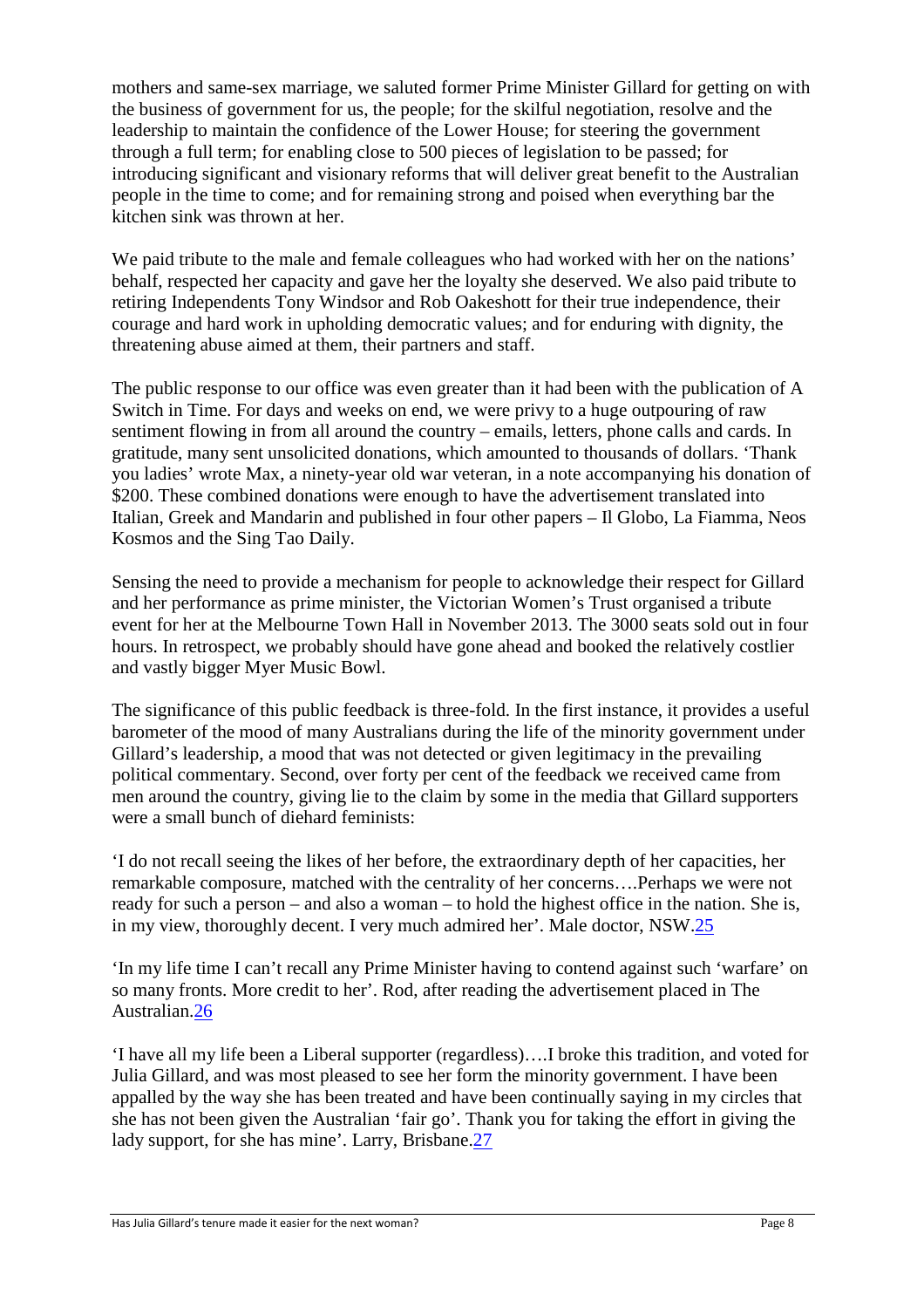Finally, as a positive counterpoint to the sexism and gendered attack on Gillard, this feedback suggests there are deeply rooted cultural differences among Australians that set them apart from one another on key questions surrounding women in politics and the broader march of gender equality.

## **People poles apart**

Rather than heed the detail of opinion polls, seasoned press gallery journalists made sweeping generalisations suggesting 'the public' had stopped listening to the Gillard government. They failed to understand that the Australian community was in fact deeply divided. The advent of a woman in the top job created simmering tensions, with people poles apart in accepting a woman as prime minister. These very different worlds are captured in several cameos created from the research and public feedback to the Credit where Credit is due advertisement outlined earlier.

'John' hated Gillard, from the time he set face on her. It wasn't even about her policies, although he had no time for Greens and other rabble that he now saw in government – he simply couldn't abide the woman. His description of the prime minister was always in demeaning terms.

He thought her speech about Abbott and misogyny was 'absolutely f—king pathetic' and 'typical of the 'dumb-arsed piece of work that she was'. When he read in his daily paper that Gillard had argued against a pension increase, he thought 'what would she know'! He reckoned that they would find out any day now that she was in it up to the eyeballs with that 'slush' fund stuff. To him, Gillard played the gender card when it suited her and the sooner she quit the scene, the better.

'Jenny' despised Gillard too, wouldn't have a bar of her. If you asked her why, she would screw up her face and say, 'I just hate her'. Whether it was Gillard's single status ('as for that boyfriend of hers'…) her atheism, her voice, her 'charmed career' or whatever, Gillard was not 'Jenny's' idea of a woman. Gillard unsettled her. The fact that she cruelly 'knifed' Kevin and took his job discomfited 'Jenny' hugely. She took every opportunity to remind her friends and neighbours about Gillard the 'assassin' as well as vehemently slag off about the prime minister on everything else.

'Mark' developed a grudging respect for Gillard. Although he had some real issue with particular policies of the minority government, he thought she was doing a pretty good job in a demanding environment. 'Mark' reckoned she was coming in for some unfair treatment as a woman that often left him feeling disgusted with the state of things. He also had two daughters and he expected better from his country in enabling them to take their place in the world.

'Liz' had quietly rejoiced when Gillard became prime minister. She thought she would never see the day. 'Liz' thought that Gillard's elevation to prime minister showed we had come of age in our democratic culture. 'Liz' was a swinging voter and even though she had some misgivings about the formation of the minority government, she delighted in the way Gillard managed to shine through. She was really irritated by the way the media seemed to be in constant pursuit of Gillard and putting her down all the time. 'Liz' and her friends would have lots of chats away from others – it was almost as if they belonged to a secret Gillard admirers club.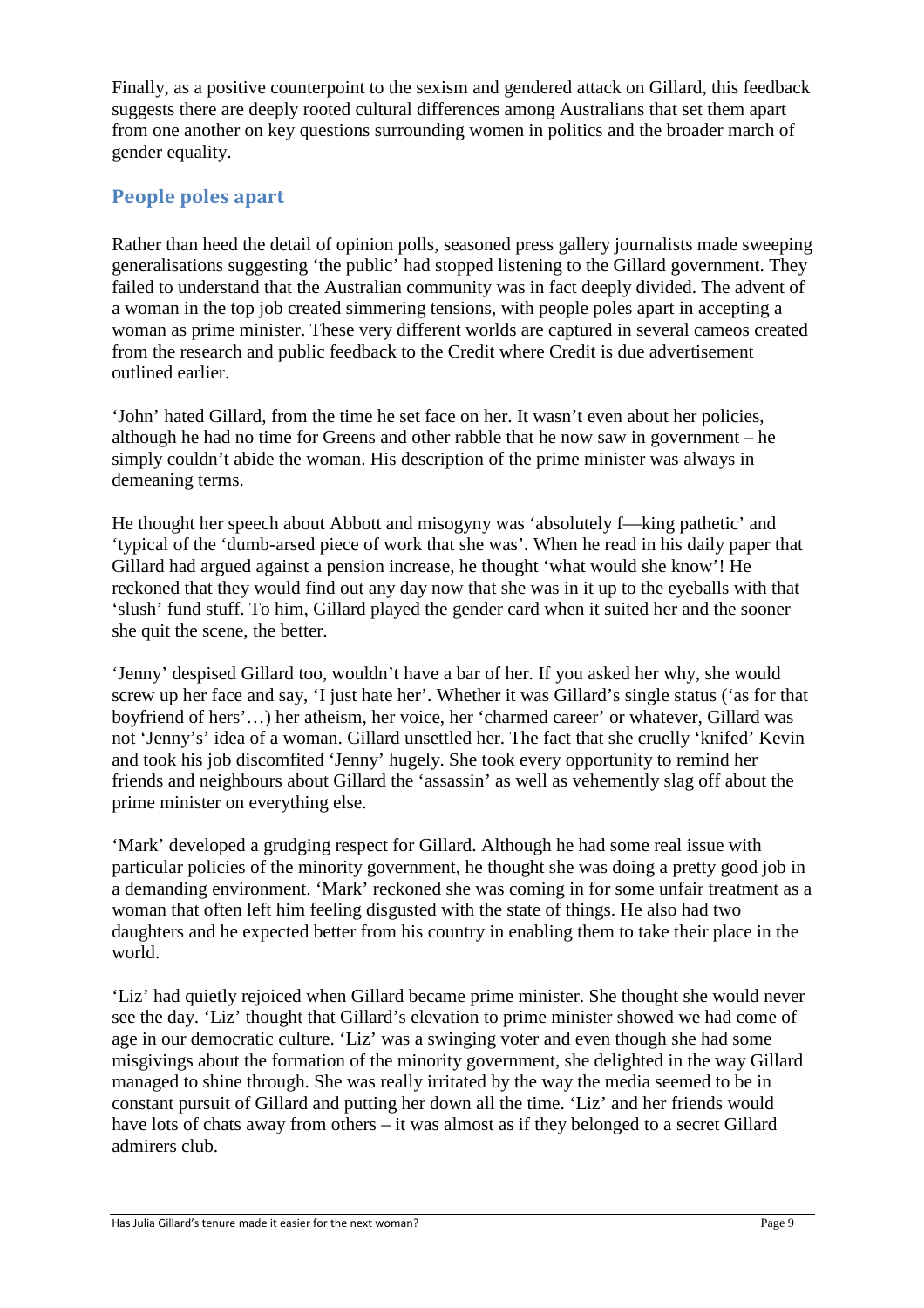Throughout Gillard's tenure, substantial sections of the mainstream media were in symbiotic relationship with 'John' and 'Jenny'. Eschewing accepted standards of quality journalism, they constantly called her performance and leadership into question. By reminding readers about Rudd the victim, describing Gillard's performance as dysfunctional, trivialising her appearance, and failing to focus on her policy delivery and achievements on the international stage, this political commentary fanned people's gender prejudices.

Despite the frenzied political climate, the opposition mantra, the Rudd treachery and prevailing negative media messages, the two-party preferred opinion polling results during Gillard's tenure consistently showed that more than four out of ten voters remained supportive of the Gillard-led minority government. Yet the media interpretation of 'the public at large' reflected the 'Johns' and 'Jennys' of this world, whose negative vibes were absorbed as proof positive that Gillard was indeed a dysfunctional leader of a dysfunctional government.

Conversely, 'Mark' and 'Liz' felt totally alienated from the dominant media narrative that had formed around Gillard and the minority government, a narrative which persisted despite conventional measures of success. They were angered by the antics of the media pack trying to hunt the prime minister down over a twenty-year old story about her time as a young solicitor acting for a union. They understood the legislative program that she was carrying out and were mostly in agreement with the priorities that she was articulating. 'Mark' had no time for Rudd and reckoned that he should desist from his treachery and let Gillard get on with governing. 'Liz' was outraged by what she saw as clear-cut evidence of sexist prejudice across the media. She pumped the air at the prime minister's now famous misogyny speech and was bemused by the media's negative verdict of it.

Both 'Mark' and 'Liz' heard various friends and colleagues sound off about Gillard in belittling terms and harsh tones. Contrary to the angry voices and the hateful sentiments directed against Gillard that were fanning out over mainstream and social media, both fiercely rejected the negative characterisations of Gillard, the swirling sexism and the incessant questioning of her character and capacity. They saw it for what it was. They were shocked and horrified by the full force of the torrents of sexism that were unleashed when Gillard became prime minister. They thought their country was better than this. They recoiled with horror. Many despairingly beat a retreat.

The ferocious and sustained attack on Gillard across the mainstream media and social media was simply not shared by many women and men around the country. The opponents to Gillard and her government did their best to portray her leadership in the worst possible terms. Many Australian men and women were simply not prepared to buy it.

This deep division of opinion in the community went unnoticed by many media people perhaps because they were so caught up in the media group think and the need to sustain at all costs their negative narrative about Gillard. But in broader terms, it actually represents a significant moment in our democratic culture for it signals something important about the possibility of achieving increased representation of women in politics. It also suggests we can hold out some hope for achieving a greater embrace of gender equality more broadly.

### **Onward ever onward**

On the question about women in politics and the embrace of gender equality, there are right now, two Australias – very divergent cultures that are in tension. There are men and women in large numbers who resisted, kicked and scraped at the idea of a woman in power, a woman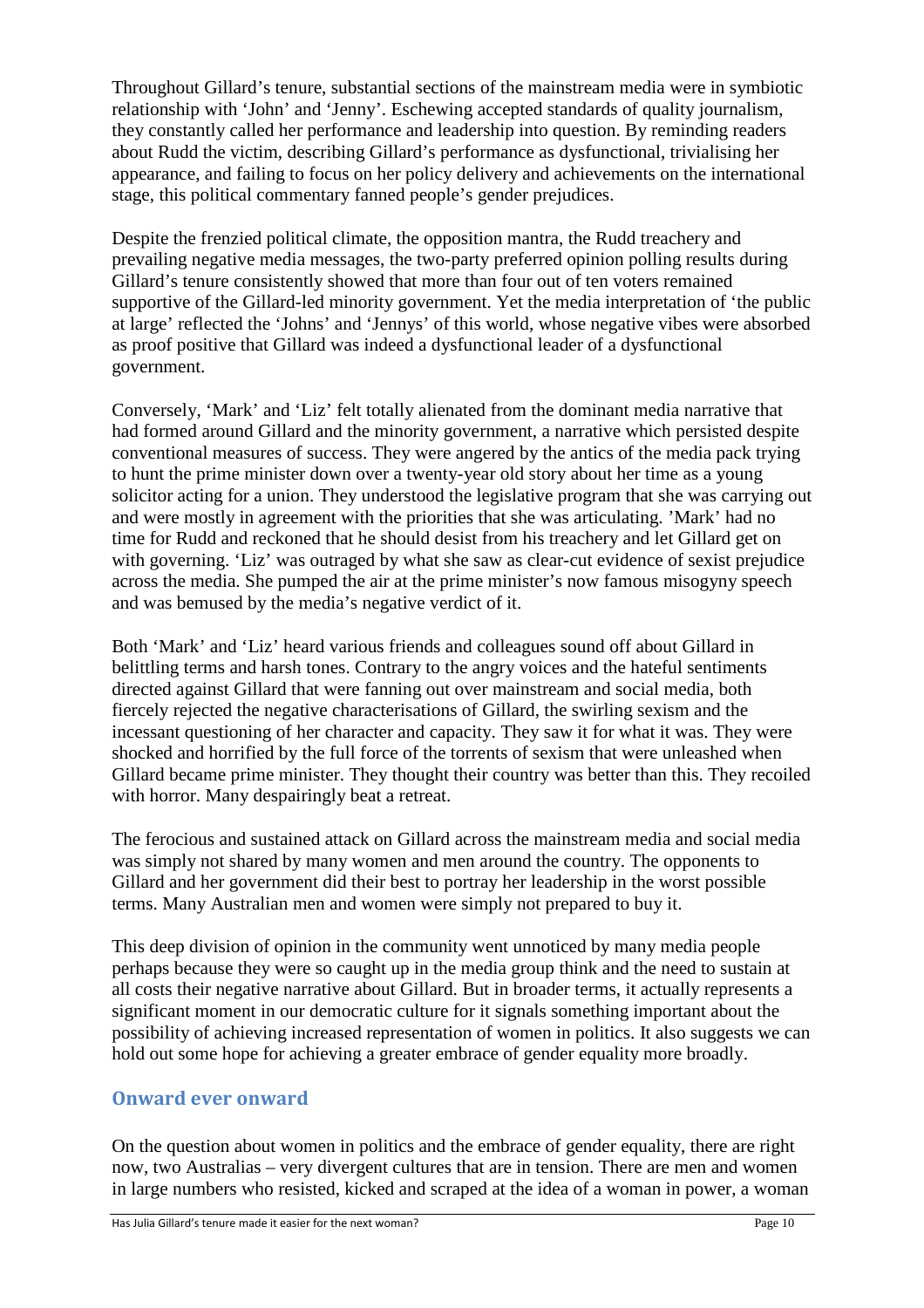who had broken away and shattered traditional representations of womanhood; and there are men and women in large numbers who accepted, endorsed and embraced enthusiastically the leadership of Julia Gillard as the country's first female prime minister.

If we focus narrowly, and remember only the sexist prejudice and abuse that surrounded Gillard, the media group think and belligerent oppositional politics, the picture looks bleak and the prospects for achieving greater equality remain problematic. But if we widen our understanding and acknowledge that many men and women relished the sight of Gillard in power and maintained their support for her against considerable odds, there is in fact a huge reservoir of good intention and moral support that can be tapped to bring about a greater level of female representation in politics as well as changes that achieve wider equality.

But this agenda will not materialise by magic or simply by the passing of time. Our selfimage has been considerably diminished and our international reputation harmed. After the sledging, the destructive sexism and by any measure, a deeply damaging time in Australian politics, something has to give.

Sexism has no place in a civil society. Our political parties need a change of attitude towards women in the ranks. Without deep cultural change that pushes back and reduces sexism and gendered abuse, the issue of double standards will resurface with another woman in the nation's top job. Blokes rule, OK? Current Foreign Minister, Julie Bishop, never sees the way she is treated through 'the prism of gender'.28 If she was to walk into the top job right now, odds on these same double standards would start applying to her.

The sexism toward Gillard was allowed to be downplayed and trivialised. She was even blamed for contriving it. Many in the mainstream media, female and male revealed an inability to deal with sexism with any sophistication. They forgot about political neutrality and fair treatment – two qualities vital to a robust media in a healthy and strong democracy.

Few others publically stood up for Gillard. Apart from a handful of men, including Wayne Swan, Craig Emerson, Bob Brown, Tony Windsor and Rob Oakeshott, the sexist treatment of Prime Minister Gillard went without challenge or contestation by leading men within the Labor Party itself, as well as within the Liberal and National parties.

Is it too much to ask those in leadership positions in our political parties, whose values embrace respect, civility and gender equality and who privately found her treatment distasteful, to stand up and be counted – to put aside party differences, name the sexism and declare it unacceptable?

Is it too much for the ALP to reflect on the fact that there were men in the party so intent on bringing Gillard down, that they were even prepared to subvert good public policy? Narcissistic revenge and factional plays aside, their hostility was also framed by an inability to countenance a woman in the top job.

Significantly, these men have not been held to account for white-anting Gillard. Indeed, some of the worst offenders are now shadow ministers in the ALP Opposition.

It should not be left to women to defend the indefensible. Sexist attitudes might be entrenched but they can shift, especially with the right signals and large doses of public leadership.